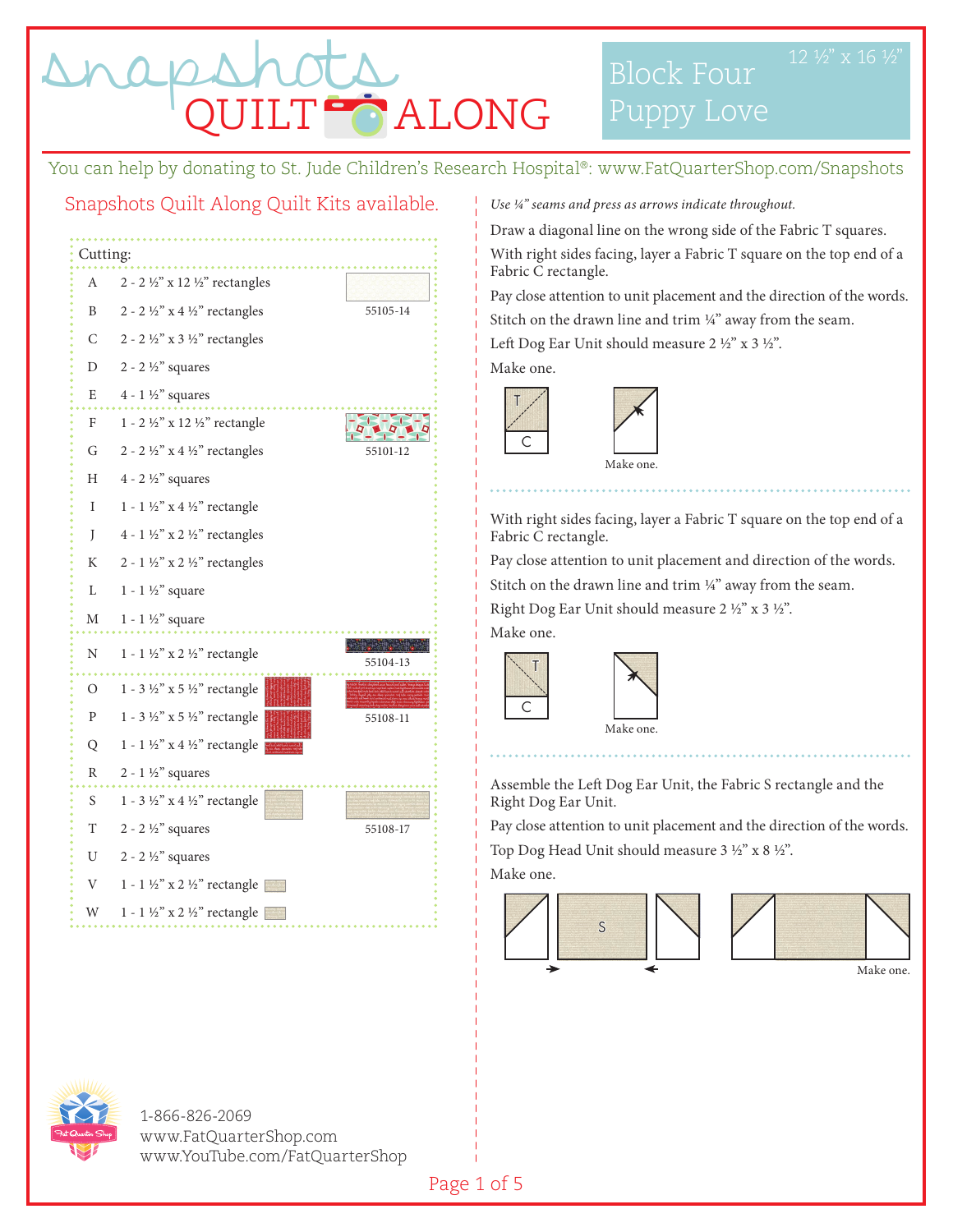

#### You can help by donating to St. Jude Children's Research Hospital®: www.FatQuarterShop.com/Snapshots

Draw a diagonal line on the wrong side of the Fabric E and the Fabric L squares.

With right sides facing, layer a Fabric E square on the top left corner of the Fabric U square.

Pay close attention to the direction of the words.

Stitch on the drawn line and trim 1/4" away from the seam.





Repeat on the top right corner with a Fabric E square and the bottom left corner with the Fabric L square.

Left Dog Paw Unit should measure 2 ½" x 2 ½".

Make one.





Draw a diagonal line on the wrong side of the M square.

With right sides facing, layer a Fabric E square on the top right corner of a Fabric U square.

Pay close attention to the direction of the words.

Stitch on the drawn line and trim  $\frac{1}{4}$ " away from the seam.





Repeat on the top left corner with a Fabric E square and the bottom right corner with the Fabric M square.

Right Dog Paw Unit should measure 2 ½" x 2 ½".

Make one.





Mark a dot 1 ½" down from the top right corner on the wrong side of the Fabric N rectangle.

Block Four

Puppy Love

Draw a line from the top left corner to the dot.



With right sides facing, layer the marked Fabric N rectangle with the Fabric V rectangle.

Pay close attention to unit placement and direction of the words.

Stitch on the drawn line and trim 1/4" away from the seam.

Partial Dog Nose Unit should measure 1 ½" x 3 ½".

Make one.



Mark a dot 1 ½" up from the bottom right corner on the wrong side of the Fabric W rectangle.

Draw a line from the bottom left corner to the dot.



With right sides facing, layer the marked Fabric W rectangle with the Partial Dog Nose Unit.

Pay close attention to unit placement and direction of the words.

Stitch on the drawn line and trim  $\frac{1}{4}$ " away from the seam.

Dog Nose Unit should measure 1 ½" x 4 ½".

Make one.





Make one.

Assemble the Left Dog Paw Unit, the Dog Nose Unit, the Fabric I rectangle and the Right Dog Paw Unit.

Bottom Dog Head Unit should measure 2 ½" x 8 ½".

Make one.





Make one.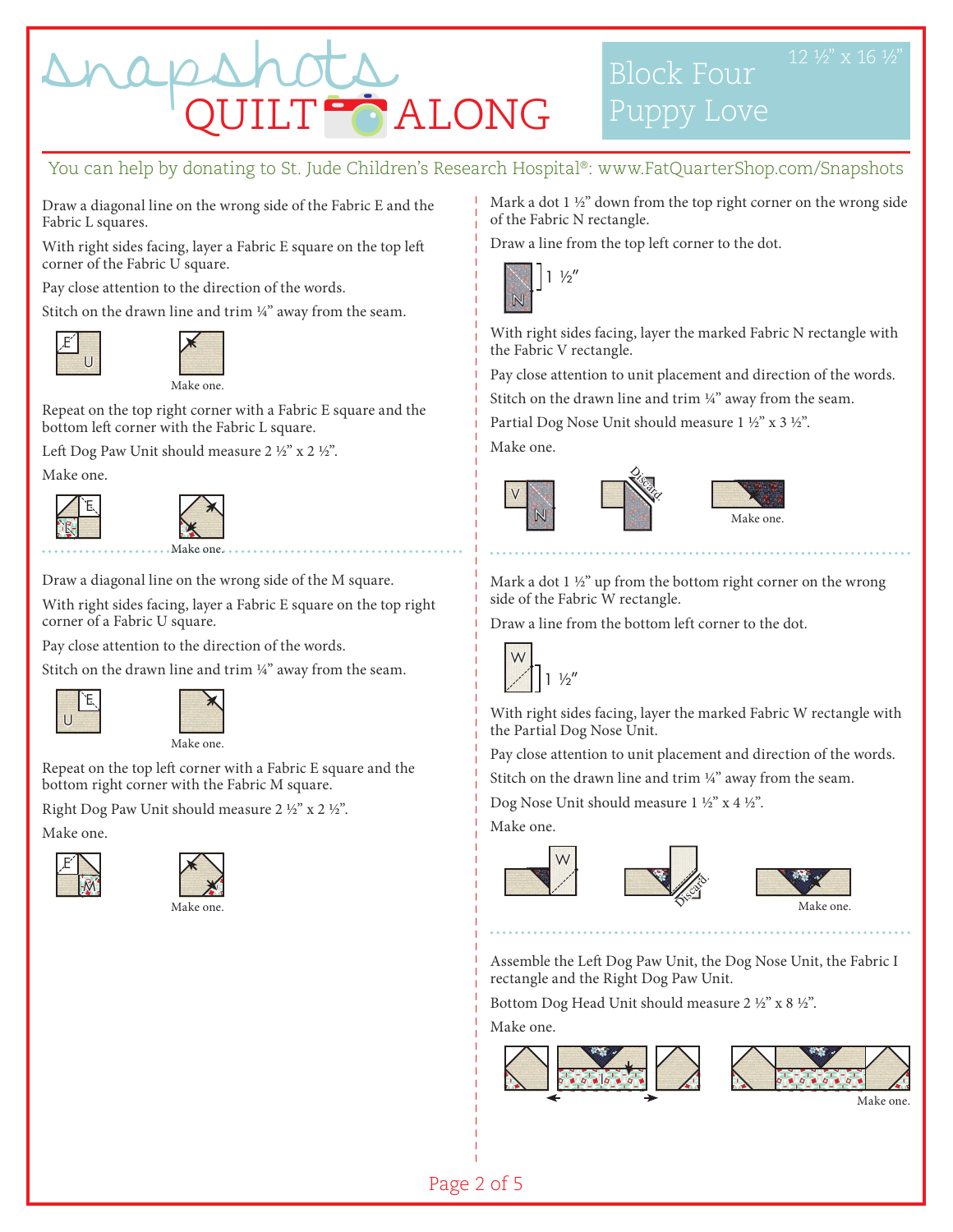

# Block Four

### You can help by donating to St. Jude Children's Research Hospital®: www.FatQuarterShop.com/Snapshots

Assemble one Fabric B rectangle and one Fabric K rectangle. Side Basket Unit should measure 2 ½" x 5 ½". Make two.



Make two.

Assemble two Side Basket Units, the Top Dog Head Unit and the Bottom Dog Head Unit.

Dog Head Unit should measure 5 ½" x 12 ½". Make one.



Assemble two Fabric J rectangles and one Fabric R square. Small Bow String Unit should measure 1 ½" x 5 ½". Make two.





Draw a diagonal line on the wrong side of the Fabric H squares. With right sides facing, layer a Fabric H square on the top right corner of the Fabric O rectangle.

Pay close attention to the direction of the words.

Stitch on the drawn line and trim  $\frac{1}{4}$ " away from the seam.





Repeat on the bottom right corner of the Fabric O rectangle. Left Bow Unit should measure 3 ½" x 5 ½". Make one.





Make one.

With right sides facing, layer a Fabric H square on the top left corner of the Fabric P rectangle.

Pay close attention to the direction of the words.

Stitch on the drawn line and trim  $\frac{1}{4}$ " away from the seam.





Repeat on the bottom left corner of the Fabric P rectangle. Right Bow Unit should measure 3 ½" x 5 ½".

Make one.





Make one.

Page 3 of 5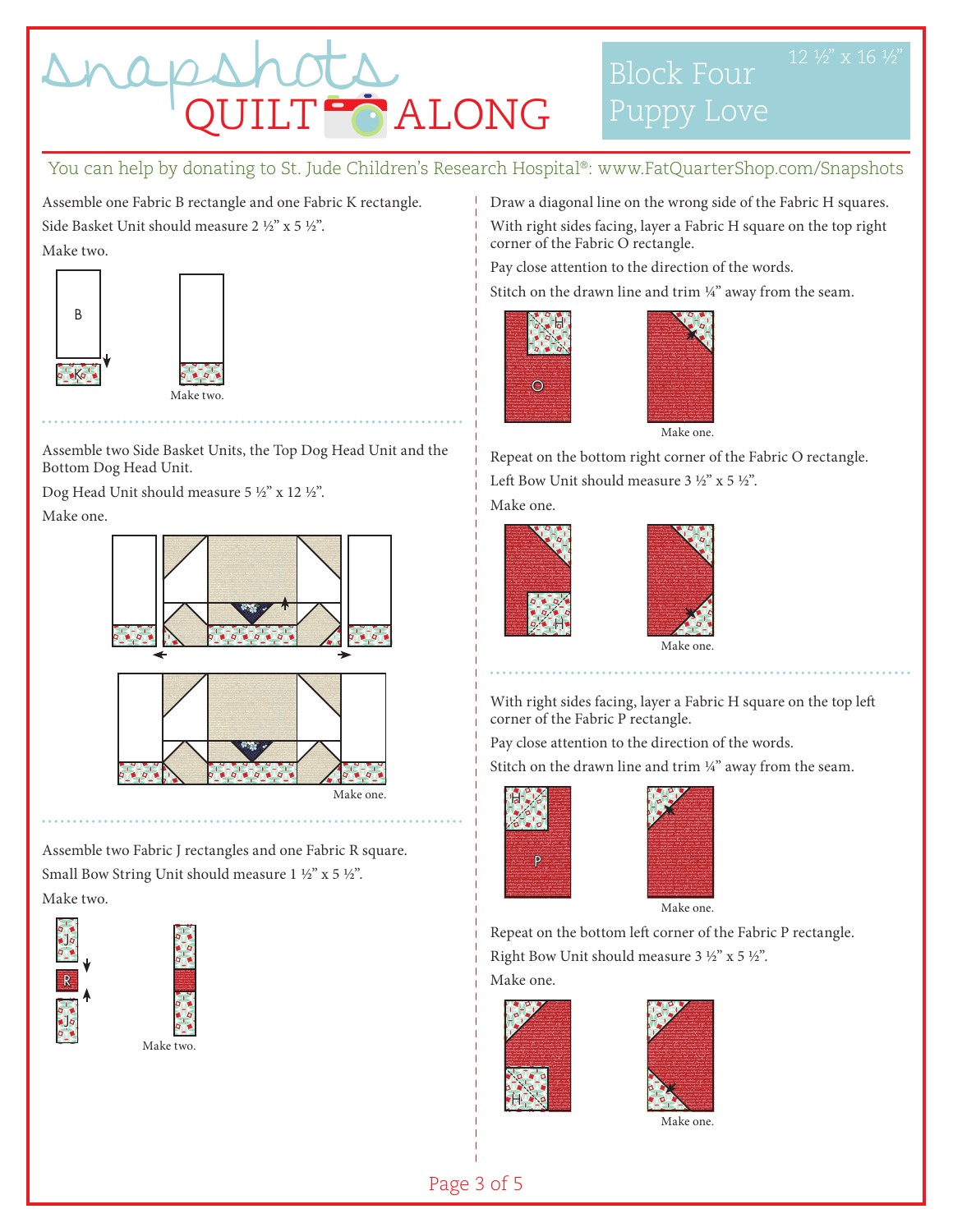

## Block Four

You can help by donating to St. Jude Children's Research Hospital®: www.FatQuarterShop.com/Snapshots

Assemble two Fabric G rectangles and the Fabric Q rectangle. Large Bow String Unit should measure 4 ½" x 5 ½". Make one.





Assemble two Small Bow String Units, the Left Bow Unit, the Right Bow Unit and the Large Bow String Unit.

Top Basket Unit should measure 5 ½" x 12 ½". Make one.



Make one.

Draw a diagonal line on the wrong side of the Fabric D squares. With right sides facing, layer a Fabric D square on one end of the Fabric F rectangle.

Stitch on the drawn line and trim  $\frac{1}{4}$ " away from the seam.



Make one.

Repeat on the opposite end of the Fabric F rectangle. Bottom Basket Unit should measure 2 ½" x 12 ½". Make one.



Assemble the Dog Head Unit, the Top Basket Unit and the Bottom Basket Unit.

Dog/Basket Unit should measure 12 ½" x 12 ½".

Make one.